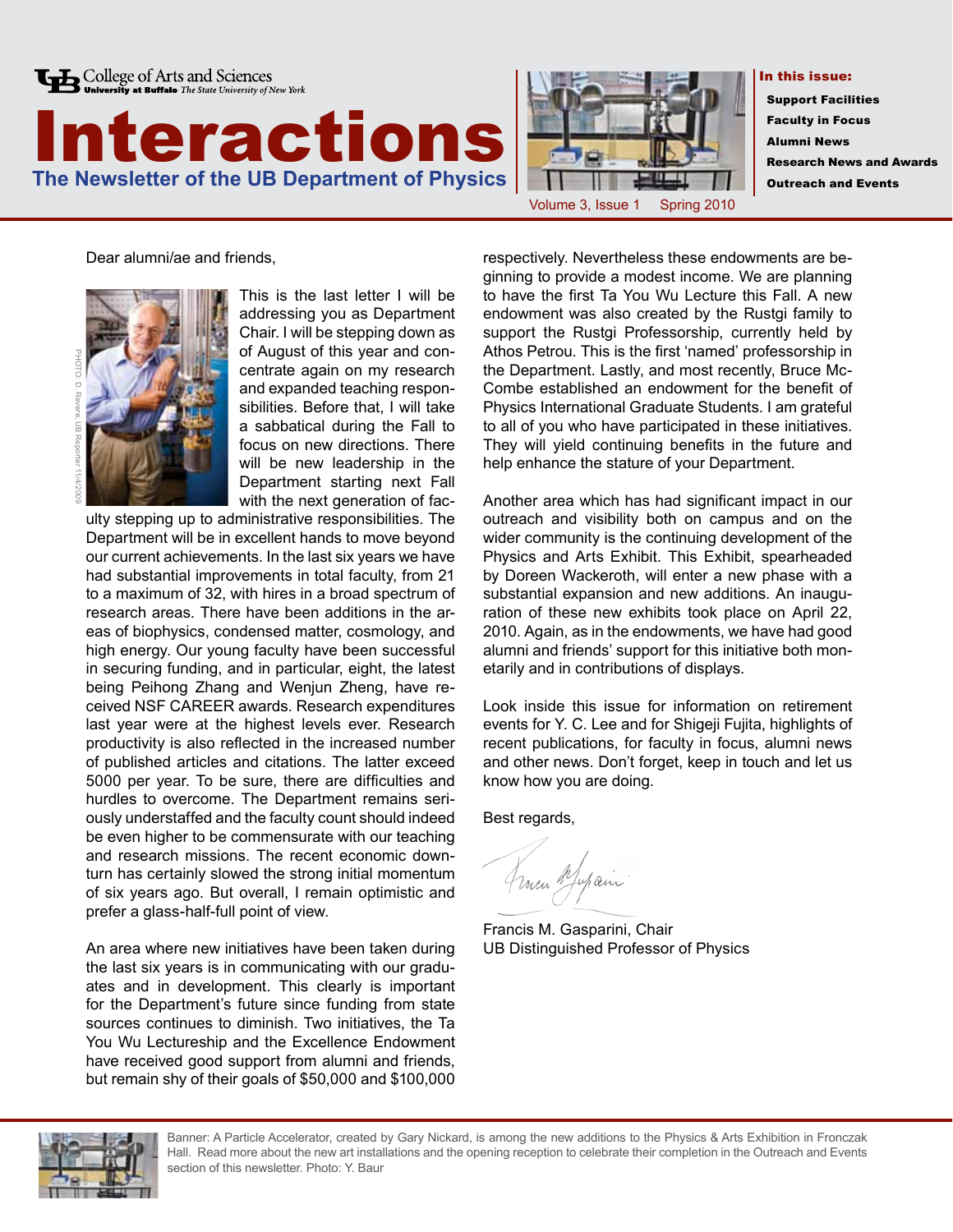### Support Facilities **Interactions** Volume 3, Issue 1

#### The Cryogenics Facility

*By Dr. John Cerne*

An added key advantage for experimental research at UB is provided by the Cryogenics Facility, which is part of the Integrated Nanostructured Systems Instrumentation Facility, and serves several departments, including physics, chemistry, and electrical engineering. Liquid helium (LHe), which has a temperature of 4.2K at ambient pressure, is critical to low temperature experiments, but is not easy to find and is relatively expensive. This is not surprising considering that this element was first observed in solar spectra, hence its name, before it was found on earth! Although the majority of advanced research physics departments around the world recycle their helium by capturing the evaporating gas from LHe and re-liquefying it, most research facilities in the US do not recover their helium gas, which is so light that it floats out to the top of the earth's atmosphere. Although the US has some of the largest helium supplies in the world, LHe in the US currently costs about \$10 per liter. When one realizes that many of the cryostats and superconducting magnets in our Department require about 50 liters of LHe for the initial cooldown and consume around 5-20 liters per day, the cost of running these experiments adds up very quickly. Fortunately, by recycling helium our Cryogenics Facility has kept the cost of LHe to about \$2 per liter. This provides UB experimentalists with a huge advantage over colleagues in departments without such a facility! The Facility also provides liquid nitrogen (LN) as well as dry nitrogen gas that is piped directly to several first floor labs to purge optical systems and to keep moisture sensitive samples and instruments dry.

The Cryogenics Facility began with helium and nitrogen liquefiers that were installed when Fronczak Hall was built in 1975-76. The original helium liquefier was replaced with a CTI-1410 in the 1994 thanks to a \$300,000 NSF infrastructure grant. With a capacity of 25 liters per hour, the new liquefier doubled the liquefaction rate, which is critical since the Facility typically produces 30,000 liters of LHe every year. The NSF grant also allowed the Facility to purchase and install a 12,000 liter LN tank. We typically use 100,000 liters of LN per year.

The Cryogenics Facility is still a work in progress and continues evolving to improve its capabilities. Since the main cost in LHe production is the replacement of helium gas that has not been recovered, we are working to improve our recapture of this gas after it boils off in the labs. We will begin to monitor the amount of gas that is collected in each lab and will use a new billing scheme that rewards labs according to their success in recovering helium gas. We hope that this will improve our helium recovery rate, which is currently about 80%. In the summer of 2007, four huge tanks resembling the space shuttle's solid rocket boosters were added to the Facility. These tanks more than double our capacity to store helium gas, which in turn greatly increases the amount of LHe that can be produced. The molecular beam epitaxy lab typically uses several thousand liters of LN per month, which had to be hauled from the large LN tank to the lab in smaller tanks, so the recent completion of an insulated line that pipes the LN from the large LN tank directly to the lab has been a welcome addition.

Although we are very fortunate to have the valuable hardware that makes up the Facility, the key to its success is the dedication of Jim Wolf, who has operated and maintained the equipment since 1989. Thanks to Jim's regular maintenance and at times emergency repairs, the helium liquefier has run for close to 31,000 hours. The CAS



Former Cryogenics Facility director Dr. Frank Gasparini (left) with current director Dr. John Cerne in front of the helium liquefier. The olive-drab boxlike instrument on the right cools and compresses helium gas into liquid, which is then collected in the 500 liter dewar in the center of the photo. Photo: J. Wolf

Instrument Machine Shop has worked with Jim not only in keeping the hardware running, but also in expanding and improving the reach of the Facility. Every lab in the Department that needs LHe is now equipped to recover the helium gas, which is sent back to the liquefier through a network of PVC pipes that extends throughout Fronczak Hall. During high demand periods, such as in the weeks before the APS March meeting when many of us are scrambling to collect last minute data, the liquefier often runs nearly continuously, day and night under Jim's close supervision, to provide us with LHe. Jim's commitment to the Facility is critical to the success of many research programs at UB.



Banner: Liquid nitrogen added drama to the exciting Moti Lal Rustgi Memorial lecture given by Dr. William D. Philips (shown here when he was about to dip a flower in liquid nitrogen). Dr. Philips was awarded the Nobel Prize for Physics in 1997 for developing methods to cool and trap atoms with laser light.

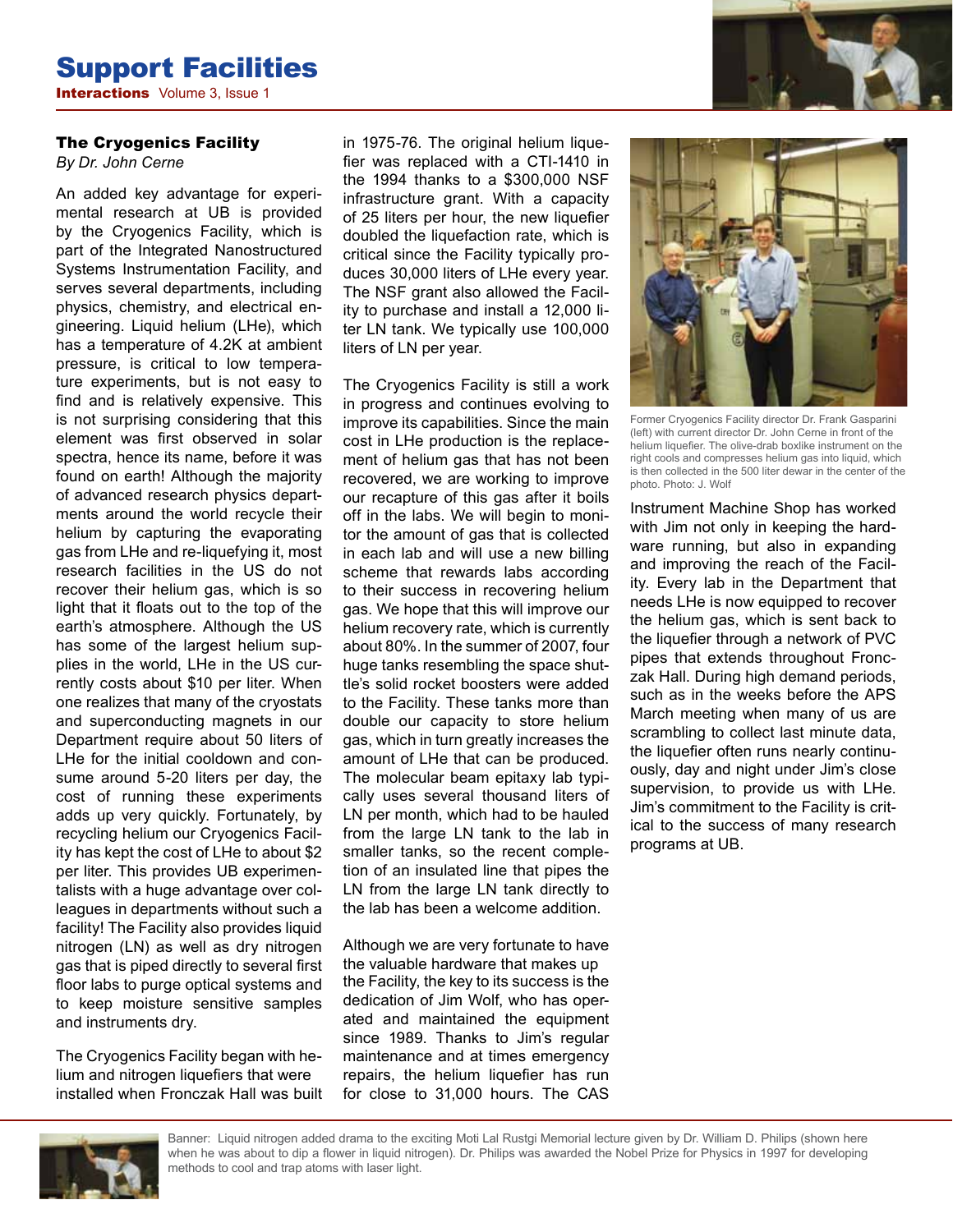

#### The CAS Instrument Machine Shop

*By Dr. Sambandamurthy Ganapathy*

Some of the unsung heroes behind our department's research and educational activity are the team of support staff that we find on the other side of the Fronczak walk way. Thomas Gruenauer, Kevin Cullinan and Gary Nottingham, with more than 40 years of combined technical service at UB, are the full-time staffers at the CAS Instrument Machine Shop who have transformed many, sometimes crazy, ideas into realistic parts and devices that are important for the day-to-day operations of any lab.



The CAS Instrument Machine Shop staff (left to right): Thomas Gruenauer, Gary Nottingham and Kevin Cullinan. For more information about the shop visit www. casims.buffalo.edu. Photo: P. Wallace

Being the only instrument machine shop for all the departments under the College of Arts and Sciences (CAS), the shop receives more than 100 work orders a year, some small and some large and time consuming. Anybody who has interacted with the machine shop experts can vouch for the enthusiasm and involvement shown in getting a work order completed. The daily work schedule of the experts does not stop at the lathes and drilling machines, but include design consultancy, student training, supporting lecture demonstration set ups, outreach activities and much more. Many of the newer faculty members also remember the help and support received during the daunting task of setting up a new laboratory.

A mere walk through the corridors of the Fronczak Hall and you will not miss the countless displays, demonstrations where the design and implementation of the machine shop were vital. In addition to their regular duties, the shop experts also offer a short course annually to graduate students, and our students benefit immensely from the training provided at the student shop adjacent to the main shop.

The success and recognition that our research and educational activities receive world-wide is built upon hard work and support from several sources and the CAS instrument machine shop has an undeniable role in it.

#### The Center for Computational Research

*By Dr. Peihong Zhang*

The Center for Computational Research (CCR) at UB, established in 1998, is one of the most powerful university based supercomputing sites in the U.S. The CCR maintains a high performance computing environment and excellent support staff. The Center's extensive computing facilities are housed in a new state-of-the-art 4000 sq ft machine room with a total computing capacity of about 20 Teraflops.



Photo: Courtesy CCR

During the last 12 months, the CCR delivered 185,000 Cpu-Days to serve the Physics Department's growing activities in theoretical and computational research. The excellent support from the CCR is not only of critical importance to the success of our research program but also provides an invaluable platform for our education and outreach activities. Several of our recent research and educational grants involve the support from the CCR.

Editor: Dr. Doreen Wackeroth

Design and Production: Renee Ruffino and Mike Massett

#### Website:

www.physics.buffalo.edu/newsletter

**Contact:** Comments about the newsletter, or information about yourself for our Alumni News section, may be sent to Christine Gleason via e-mail cg57@ buffalo.edu or mailed to:

> **Christine Gleason** Department of Physics University at Buffalo 239 Fronczak Hall Buffalo, NY 14260



Banner: The Physics & Arts Exhibition in Fronczak Hall features a number of interactive displays built by Thomas Gruenauer and Kevin Cullinan. These displays provide a wonderful opportunity to involve children of all ages during guided tours at occasions such as UB's Bring your daughters and sons to work day. At this event over 20 participants came to see the exhibit. They have been guided through the exhibit in small groups by Dr. Markelz, Dr. Wackeroth and graduate students Catherine Bernaciak, George Lindberg and Joseph Murphy. Photo: D.Wackeroth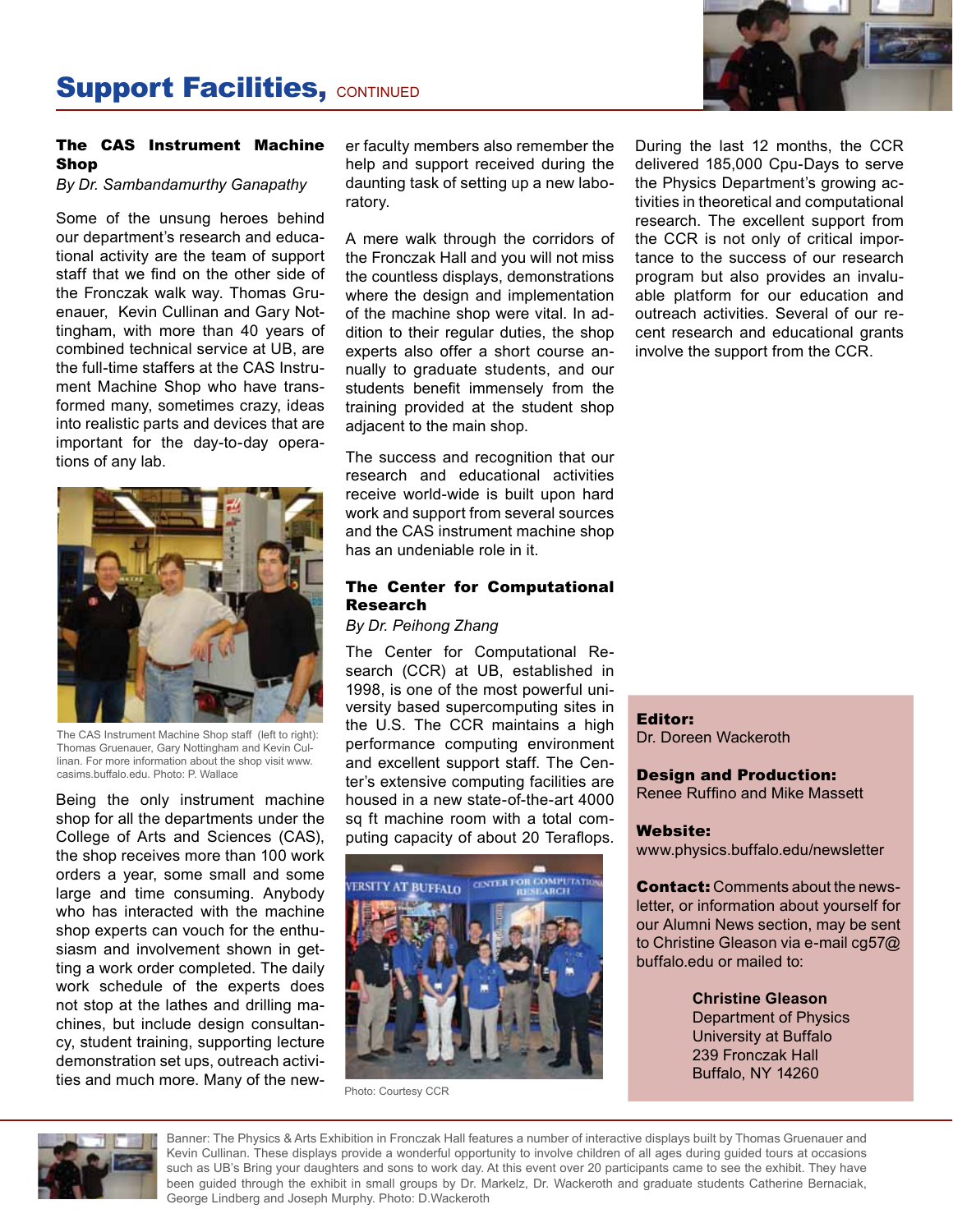

Cell Membrane Biophysics – Cholesterol and why we get fever



#### *By Dr. Arnd Pralle*

What are the benefits of a fever response to an infection? How are proteins and cells optimized to work at 37°C? These are some of the question to which my group seeks physical answers.

At normal temperatures, the water molecules surrounding the proteins in our cells bounce around randomly. The proteins are so small that the random collisions with water molecules cause them to thermally vibrate, tumble and diffuse. Nature has evolved ways to keep proteins together which need to interact, and also to maintain a protein's proper shape while still allowing fast change and even harnessing some of the thermal vibrations. In our research, we develop and apply advanced optical methods using nano-particle tracers and fluorescent probes to study these thermal vibrations. To achieve such resolution, we have built special instruments in a quiet, isolated corner on the groundfloor of Fronczak Hall. Based on the data collected, my group develops models and computer simulations of the structures organizing the proteins.

To understand the benefits of fever, we focus on structure of the cell membrane, which can be thought of as the outer skin of the cell. The cell membrane consists of a thin bilayer of lipids with embedded proteins. Originally, it was thought that the lipids form an oil film like layer in which the proteins diffuse freely. Today, we know that certain lipids prefer to associate with each other, creating a dynamic order, which in turn regulates protein-protein interactions. Some lipids appear to form temporary islands, termed lipid rafts, which are stabilized by cholesterol - an essential component of the cell membrane. The lipid rafts form a second phase inside the liquid-lipid phase, similar to ice-cubes in water. However, the molecules inside the rafts are not frozen like ice, but mobile and form a second liquid phase. In a collaboration with researchers from the Roswell Park Cancer Institute (RPCI) in Buffalo, we have observed that a moderate fever leads to a drastic enhancement of the sensitivity of immune cells. Our measurements indicate that this is caused by a 'melting' of the lipid rafts at the slightly increased fever temperature of 39.5ºC.

My research group currently consists of four physics graduate students who have developed the instrumentation and analysis software. For the biology, they are assisted by a molecular biology technician and undergraduate students with diverse majors including pre-medicine, bio-engineering, and physics. The biophysics research community of Buffalo is spread over the three campuses: the Biophysics and Physiology Department of the Medical School at South campus, a few groups in our Physics Department and in the School of Engineering at North campus, and researchers at RPCI and the Hauptman-Woodward Medical Research Institute at the Medical campus in downtown Buffalo. To make this spread expertise accessible to students and to create synergies, we have organized monthly biophysics research evenings at which groups from the various institutes meet and talk science. Last summer, I organized a Biophysics Bootcamp immersing students into biophysics theory and laboratory techniques all day long for 10 days: each morning began with 3 hours of lecture followed by a day of experimental work.







Banner: The sound art installation *Music of the Spheres* by artist Gary Nickard was heard first at the opening reception for the new addition to the permanent Physics & Arts Exhibition in Fronczak Hall. Photo: Y. Baur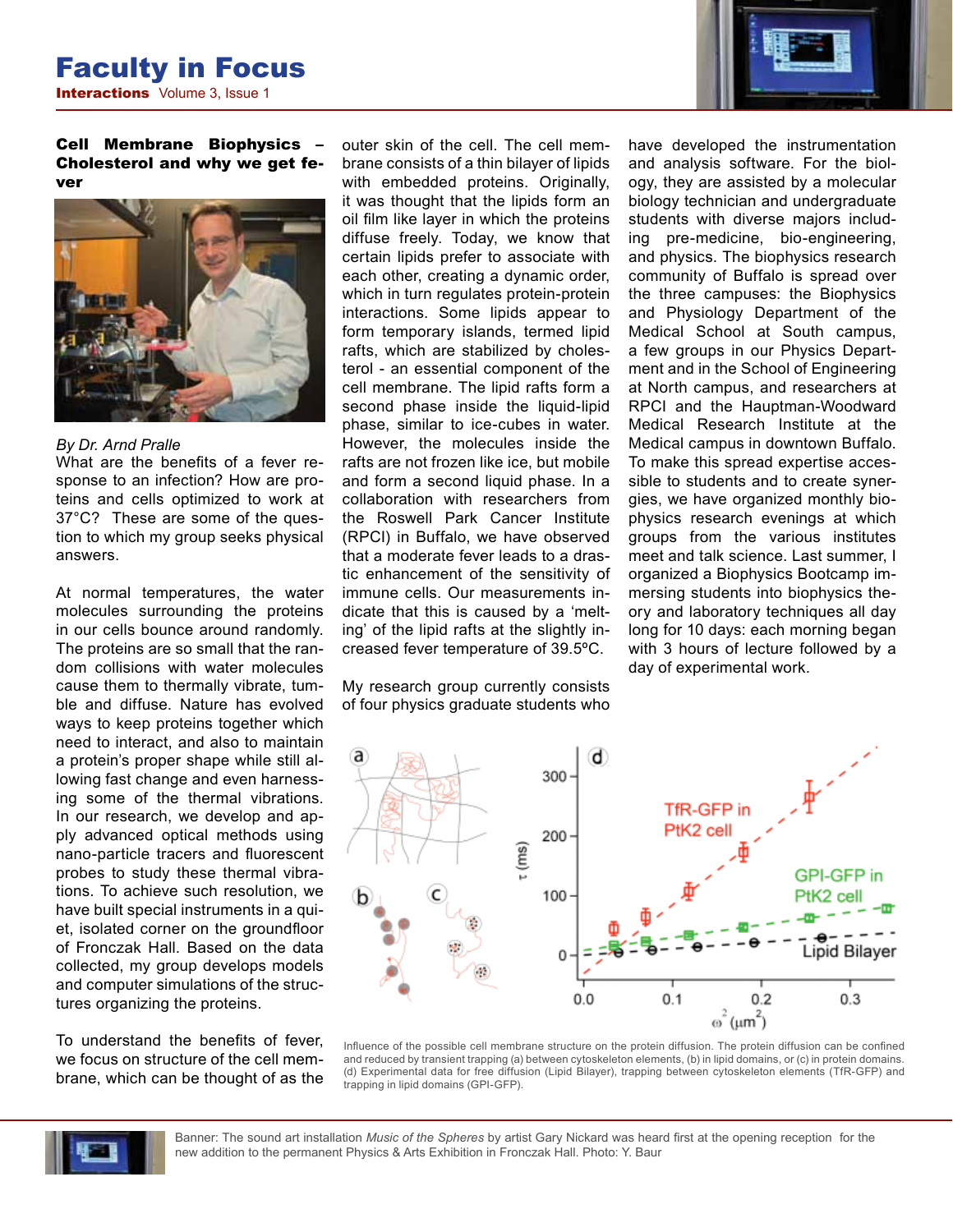## **Faculty in Focus, CONTINUED**



Some Aspects In Condensed Matter Physics *By Dr. Y. C. Lee*



In this article I would like to review a selected few of the topics that are of particular interest to me. For brevity, only three of these topics have actually been chosen. Even then, only the bare essential physics, perhaps aided by a physical picture or two will be given.

(1) The study of the spin-related properties of ultra-thin magnetic films is of scientific and practical interest. Hence, it is important to acquire a thorough understanding of the spin dynamics and magnetic relaxation processes. We extended our earlier studies of superradiative decay of various elementary excitations in confined geometries to the decay of magnetic excitations (magnons) in thin films into elastic waves (phonons) of the surrounding non-magnetic medium. For this purpose we must focus on the interaction between spin waves and the elastic deformation of the crystal lattice. Not to let the nonessential mathematical and physical details cloud the main issue, we adopt a simple generic approach to the magnon-phonon interaction. Although magnon-photon interaction would generally be present, it can be shown that it only yields much weaker decay rates by roughly a factor of  $c_{\text{light}}/c_{\text{sound}}$  and can hence be ignored. The physical reason is that a lattice displacement changes directly the exchange overlap integral between neighboring spins, which basically involves the longitudinal, coulom-

bic interaction. On the other hand, an electromagnetic wave tends to affect the spin via the transverse, magnetic interaction (i.e., with the speed of light c directly involved). This gives rise to the appearance of the factor  $c_{\text{liath}}/c$  $c_{\text{sound}}$  in the ratio of the decay rates via the two different channels - phonons and photons. As a consequence, the decay rate of a magnon into phonons in the surrounding elastic medium is much greater than that caused by magnon-photon coupling. Analogous to the exciton decay studied previously there is also the anticipated superradiative enhancement caused by the coherence between the magnetization wave field and the elastic wave field in the film. Since the magnon energy, as expected physically, is an important energy scale that appears explicitly in the decay rate, an external applied magnetic field may serve as an experimental knob to tune the magnon energy and hence control its decay rate.

(2) Pursuing the effect of broken symmetry, we now turn to the study of phenomena in some confined systems, specifically possible SAP-mediated High Tc Superconductivity. It is well known that the main ingredient of superconductivity is the Cooper pair, the binding of two electrons of opposite momenta and spins. The strength of the attractive coupling for the binding depends on how effective it is to mediate a force via the exchange of a phonon or other bosons between the two electrons (i.e. emission of a phonon by one electron followed by its absorption by the other electron). Two factors are essential. The first is the magnitude of the matrix element coupling the electron and the phonon, the second is whether the exchange process is far off the energy shell or nearly on the energy shell (i.e., nearly energy-conserving). We recall that the phonon originates from the collective vibrations of atomic ions, which are heavier than an electron by several orders of magnitude. To emit a phonon requires an electron (a tiny mouse) to kick Coulombically a heavy ion (an elephant) into action. This scenario dramatizes the relative feebleness of the electron-phonon coupling on account of the unfavorable mass ratio. In comparison, if the phonon's role could be played by a plasmon consisting of electron oscillations, the elephantlike ions would be out of the picture while the relevant force between an electron and a plasmon remains basically the same – Coulombic type. Hence the unfavorable mass ratio is eliminated. However, with respect to the second factor that arises from the on-shell or off-shell consideration of the virtual boson exchange process we would much prefer the electron to emit a boson of smaller energy so as to minimize the energy violation in the intermediate state.

As we know, the acoustic phonon frequency is linearly proportional to the wave number, approaching zero in the long wavelength limit, independent of dimensionality. On the other hand, we already know that in three dimensions the plasma frequency is a constant independent of the wave number. This makes the idea of exploiting the highenergy plasmon in lieu of the low-energy acoustic phonon as the mediating boson unfavorable. However, in a one-dimensional system the plasmon becomes acoustic-like, rendering it possible to compete on equal footing with the phonon as far as the second factor is concerned. Thus, when both factors are considered, a thin wire with the many branches of what we called slender acoustic plasmon (SAP) should compete favorably to be the mediating boson of the attractive force between the Cooper pair.

Article contintued on page 11



Banner: The Spark Chamber, a (almost) fully functional scientific instrument created by artists Gary Nickard and Reinhard Reitzenstein, is now on display in Fronczak Hall. It uses scintillating material to detect cosmic rays consisting of muons. Work is still needed to see the sparks from the discharge between the metal plates in the helium filled chamber along the path of the muons. PHOTO: Y. Baur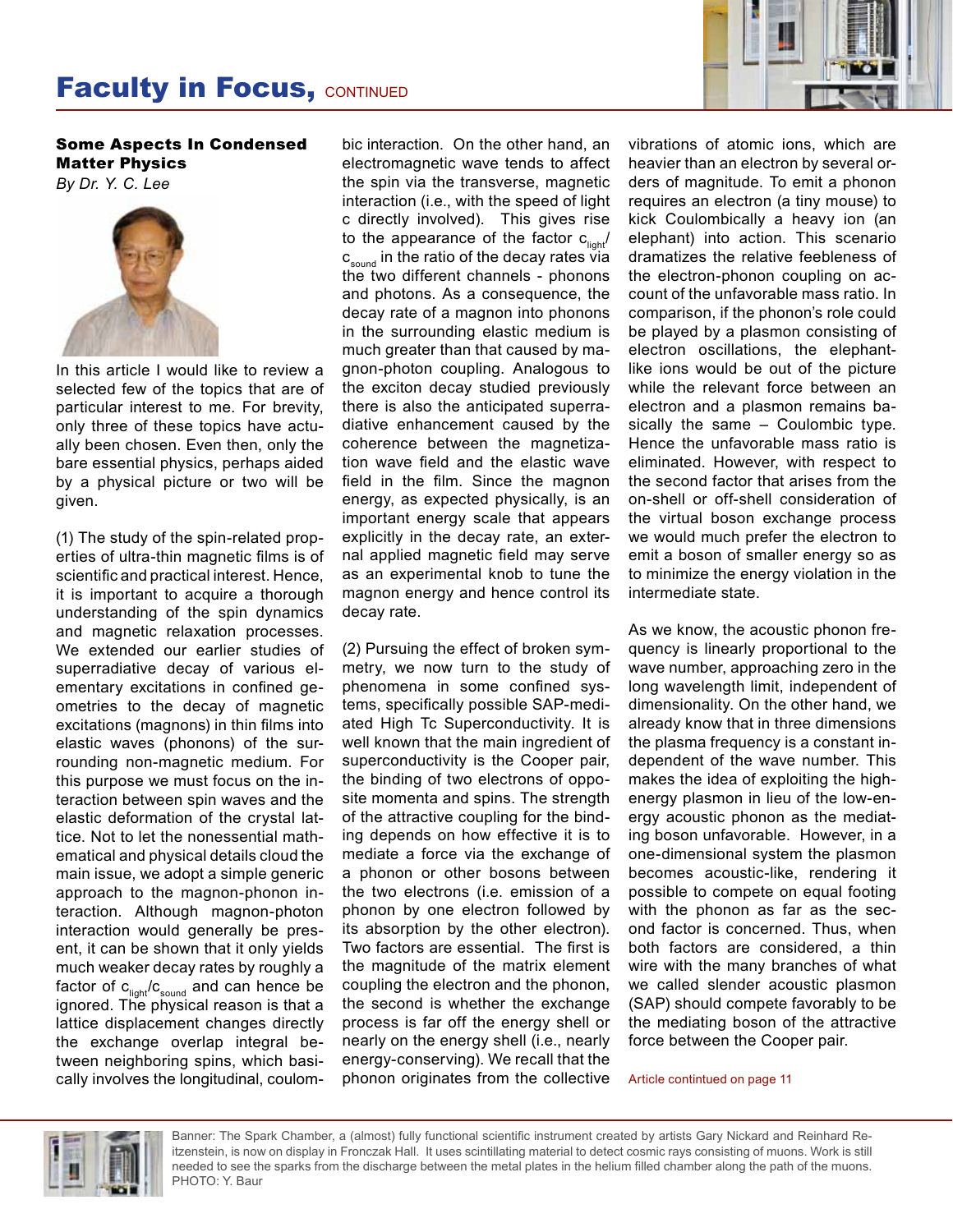### **Interactions** Volume 3, Issue 1 Alumni News

#### Yongjie Wang, Ph.D. 1993 *By Dr. Bruce McCombe*



Doctor Yongjie Wang, a scientific staff member at the National High Magnetic Field Laboratory (NHMFL) in Tallahassee, Florida, and a former PhD student in the Department of

Physics, passed away from cardiac arrest on December 12, 2009 at the age of 52. He is survived by his wife, Xiaowei Wang, two daughters, Wanda, of Chicago, Illinois, and Stacy, of Tallahassee, Florida, and three brothers, Junjie and Xianjie, of China, and Mengjie, of Columbus, Ohio, as well as three nephews and a niece.

Born on January 16, 1957 in Hefei, China, Yongjie attended Beijing University, graduating in 1982 with a BS in Physics. At UB he was a student of Professor Bruce McCombe's in the Department of Physics, receiving his PhD degree in September, 1993; his dissertation is entitled "Metal-Insulator Transitions in Confined Semiconductor Systems in High Magnetic Fields". After receiving his degree, he joined the NHMFL, where he spent his entire career.

Yongjie was an expert in high field magnetospectroscopy, primarily in the infrared region of the spectrum; he was responsible for the NHMFL Infrared Optics User facility and did his own research in this area, in addition to collaborating with users from around the world. His recent collaborations included research on magneto-elastic interactions in magnetic systems, cyclotron resonance in graphene, and more generally, infrared magnetospectroscopy in heavy fermion systems and semiconductors. He was a visiting professor at the National Laboratory for Infrared Physics of the Shanghai Institute of Technical Physics, in the Chinese Academy of Science. He also recently made significant contributions to the development of the new High Magnetic Field Laboratory of the Chinese Academy of Science in his hometown of Hefei, China. He was chair of the Organizing Committee of the 16th International conference on High Magnetic Fields in Semiconductior Physics, Tallahassee, FL, 2004, and recently had been chosen to be a co-organizer of the 19th Conference on Electronic Properties of Two-dimensional Systems, and the 15th Conference on Modulated Semiconductor Structures, to be held jointly in Tallahassee, FL in the summer of 2011.

Sports and games were always an important part of Yongjie's life. He got to know American Football while at UB and was an avid fan of the FSU Seminoles and the Buffalo Bills. He played tennis, badminton, table tennis, and soccer, all with great enthusiasm.

Yongjie touched many people. He was very outgoing with a ready smile, and clearly enjoyed life. He had a wide circle of friends from his time at UB, in Tallahassee, and throughout the world. All of us will miss him.

#### Eric Greenwood, Ph.D. 2010 *By Dr. Dejan Stojkovic*



Eric Greenwood defended his Ph.D. thesis "Quantum Mechanical Effects in Gravitational Collapse" on Jan 5, 2010. When I joined the Department in Fall 2007, Eric expressed his strong interest in working in the field of gravity and cosmology. In just over two years under my supervision, he published 7 papers in leading peer reviewed journals including JHEP, JCAP and PRD. Two of his papers were single author papers, clearly demonstrating his creativity and independence. Eric is currently a postdoc at Case Western Reserve University in Cleveland as a member of their Particle-Astrophysics and Cosmology group.

Edward Kintzel, BS 1998 *By Dr. Hong Luo*



Professor Edward Kintzel graduated from UB with a BS in Mathematical Physics in 1998. Working with Dr. Luo as an undergraduate student, he showed a great deal of interest in structural studies of various materials and worked on scanning tunneling microscopy. He joined the Physics Department at Florida State University and received his MS (1999) and PhD (2002). The focus of his PhD dissertation was on "Controlled Growth of Ultrathin Molecular Films of the p-Phenylene Oligomer Molecules on Alkali Halide Substrates". After his PhD., he joined Dr. Kenneth Herwig's group and worked at the Spallation Neutron Source (SNS) and Oak Ridge National Laboratory (ORNL). His research focus was the use of elastic and quasielastic neutron scattering to investigate the structure and dynamics within low-coverage (i.e. mono-, bi-, and multi-layer systems) on a variety of high surface area substrates (e.g. GRAFOIL, MCM-41, Carbon Aerogels). He worked briefly at Washington University's Medical School, in the Department of Radiation Oncology as a Research Fellow and Staff Scientist (2007 – 2008). In May 2008, he joined the Physics Department at Western Kentucky University as an assistant professor. His current research interests include the study of molecular dynamics in confinement using neutron scattering at the SNS, adsorption studies of alcohols on carbon aerogels, dynamics of methane adsorbed onto nanoporous carbon, software development for the sample environment group at the SNS for an automated gas environment system (AGES), and other sample environment

Article contintued on page 11



Banner: President John Simpson (left) and Senior Associate Dean Charles Stinger (middle) took the opportunity to tour the Physics & Arts Exhibition during the opening reception (read more in the Events and Outreach section of this newsletter). Ian Moskal (right), a high-school senior and PASI 2009 participant, shows them the wonder room exhibit (see www.physics.buffalo.edu/ ubexpo for more information about the exhibit). PHOTO: Y.Baur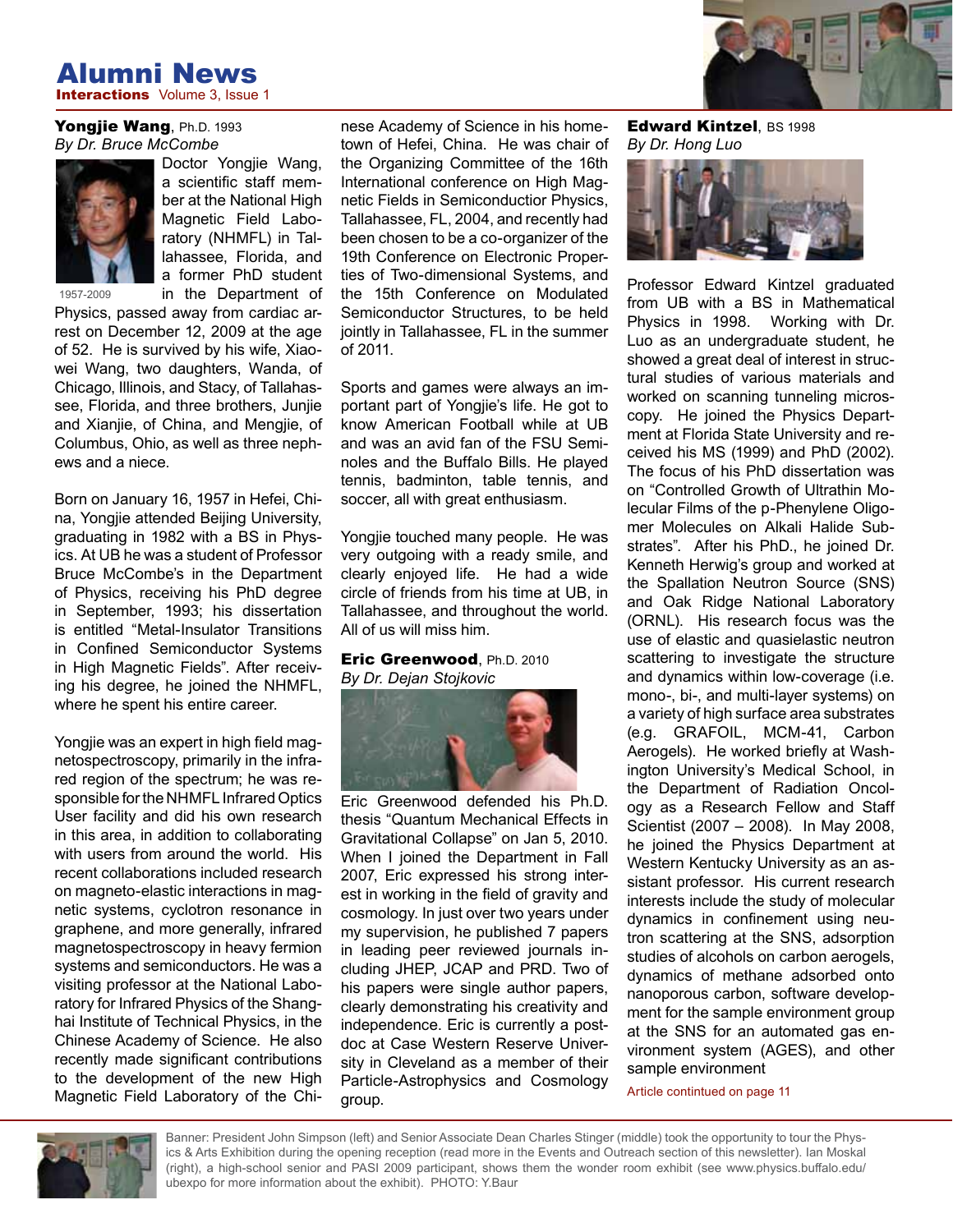## **Alumni News, CONTINUED**



### UB Physics at the APS March meeting

*By Andreas Stier*

It is a tradition that current and past members of UB Physics get together in an informal way on the first Tuesday during the APS March meeting in the respective city where the conference is held. This is a great opportunity for current UB Physics professors to meet with former students, as well as current students to meet previous student generations. This year in Portland, we decided to meet at Deschutes Brewery and Pub to support the fine local hops processing craftsmen and craftswomen. We were able to welcome former UB students currently working in local silicon processing (Intel) indus-



J.Kono, Z.Jiang, D.Finotello, J.Tischler, B.McCombe, E.Glaser, R.Bush, M.Furis, B.Bezanson. Photo: C. Ellis

try. Due to our close ties to the Naval Research laboratory, we were also accompanied by a group of physicists from Washington who eagerly tried to replicate our quantitative results on the hops international bitterness units. The event was a great success with almost twice as many people attending (~40) as anticipated. We are looking forward to continue the event next year in Dallas, TX!

#### Support the Department of Physics Programs

The Physics department is grateful to all our alumni and friends for their contributions. These contributions provide the margin which makes UB Physics an excellent Department. In today's environment of decreasing government support the contributions to any of these funds are instrumental in the quality of our academic endeavors every year. To contribute electronically, please visit www.physics.buffalo.edu and click the Support Physics button on the top right or contact Chris Gleason in the Physics Department at 716-645-3629 or via email cg57@buffalo.edu. You may also contact Deborah McKinzie in the Development Office at 716-645-0839, or via email at mckinzie@buffalo.edu with any questions.

#### Physics Department Funds:

### Physics Excellence

**Endowment:** Supports recruitment and recognition of outstanding students, outreach to the community, upper level experimental laboratories, undergraduate research projects, and activities of The Society of Physics Students.

#### Frank B. Silvestro Endowment

Fund: Established in 2000 by Mr. Frank Silvestro, BA 1962, MA 1968, the fund supports outstanding students with financial need. Currently used to support graduate students.

Dr. Stanley T. Sekula Memorial **Scholarship Fund: Established in** 1990 by Mrs. Anne H. Sekula, honoring the memory of Dr. Stanley T. Sekula, BA 1951, and used to recognize outstanding undergraduates with financial need.

#### Moti Lal Rustgi Professorship

in Physics: Endowed by the Rustgi family in 2006 to honor the late Professor Moti Lal Rustgi. Provides support for the Rustgi Professor, currently held by Professor Athos Petrou.

Moti Lal Rustgi Memorial Lectureship Fund: Established in 1993 by the Rustgi family, the fund supports an annual lecture by distinguished researchers.

Ta-You Wu Lectureship Fund: Established in 2008 by Professor Yung-Chang Lee in remembrance of the late Professor Ta-You Wu, who was

a key member of the Department from 1966 to 1978.

#### Physics & Arts Exhibition Fund:

This interactive permanent exhibition in Fronczak Hall opened in 2006, and was funded by alumni. It is one of the Department's most effective outreach initiatives. Support will allow continued evolution and development.

#### Physics International Graduate Student Assistance Fund: Estab-

lished in 2010 by Professor Bruce D. McCombe to provide support for critical financial assistance to international graduate students in the Department of Physics, with a preference given to Asian students and 1st year Ph.D. candidates, at the University at Buffalo.

#### Thank you to our donors for their 2009 contribution to the Physics Department funds:

Baupost Group LLC Beilman, John L. Bournia-Petrou, Ethel Bugl, Paul G. Cerne, John Cernica, George D. Chang, Chu-Nan Chang, Yuan-Huei Chen, Cheng-San Chiang, Heng-Ching Chu, Kwo R. Chu, Melinda H. Chuu, Der-San Cizdziel, Philip J. Collins, Franklyn M. Corwin, Kristan L. DeLorme, Daniel E. Deng, Changxue Dickinson, James A. Fogel, Charles M. and Bernice Y. Fu, Luk-Pui Gallagher, Andrew J. Ganapathy, Sambandamurthy Gasparini, Francis M. Gonsalves, Richard J. Grasso, Michael Greninger, Paul T. Han, Chein-San Han, Jong Heim, William L. Jr. Ho, John T. Hokinson, Raymond D. Iashvili, Ia Intel Foundation Jan, Jiannfeng Kharchilava, Avtandyl Kimball, Mark O.

Kinney, William H. Kwan, Ollie Y. Labuda, William M. Laurri, Mark D. Lee, Grace Jen Lee, Shu-jone Lee, Yung H. Lin, Jennifer S. Liu, Isheng M. Luo, Hong Lyons, Richard E. Markelz, Andrea G. Maynard, William L. McCombe, Bruce D. Morgan, David J. Nikolova, Rumiana G. Petrou, Athos Poling, Ronald A. Pralle, Arnd Ram, Michael Ritter, Timothy M. Rustgi, Anil K. Sablauer, Andras Sandhu, Taljit S. Srinivas, T.K. Stamatikos, Michael Stojkovic, Dejan Stusnick, Eric True, Stephen Edward Um, Chung In Weinstein, Bernard A. Wolniewicz, Joseph C. Wu, James M. Yen, Edward Young, Joseph M. Zeng, Hao Zhang, Peihong Zheng, Wenjun Zutic, Igor



Banner: During his visit at the UB Department of Physics, our undergraduate students had the opportunity to meet with Dr. Phillips, a Nobel Laureate and this year's Moti Lal Rustgi Memorial Lecturer. The annual Moti Lal Rustgi Memorial Lecture is made possible by the generosity of the Rustgi family. Read more about Professor Rustgi and the Rustgi Lecture Series at www.physics. buffalo.edu/talks/Rustgi-Lectures.html.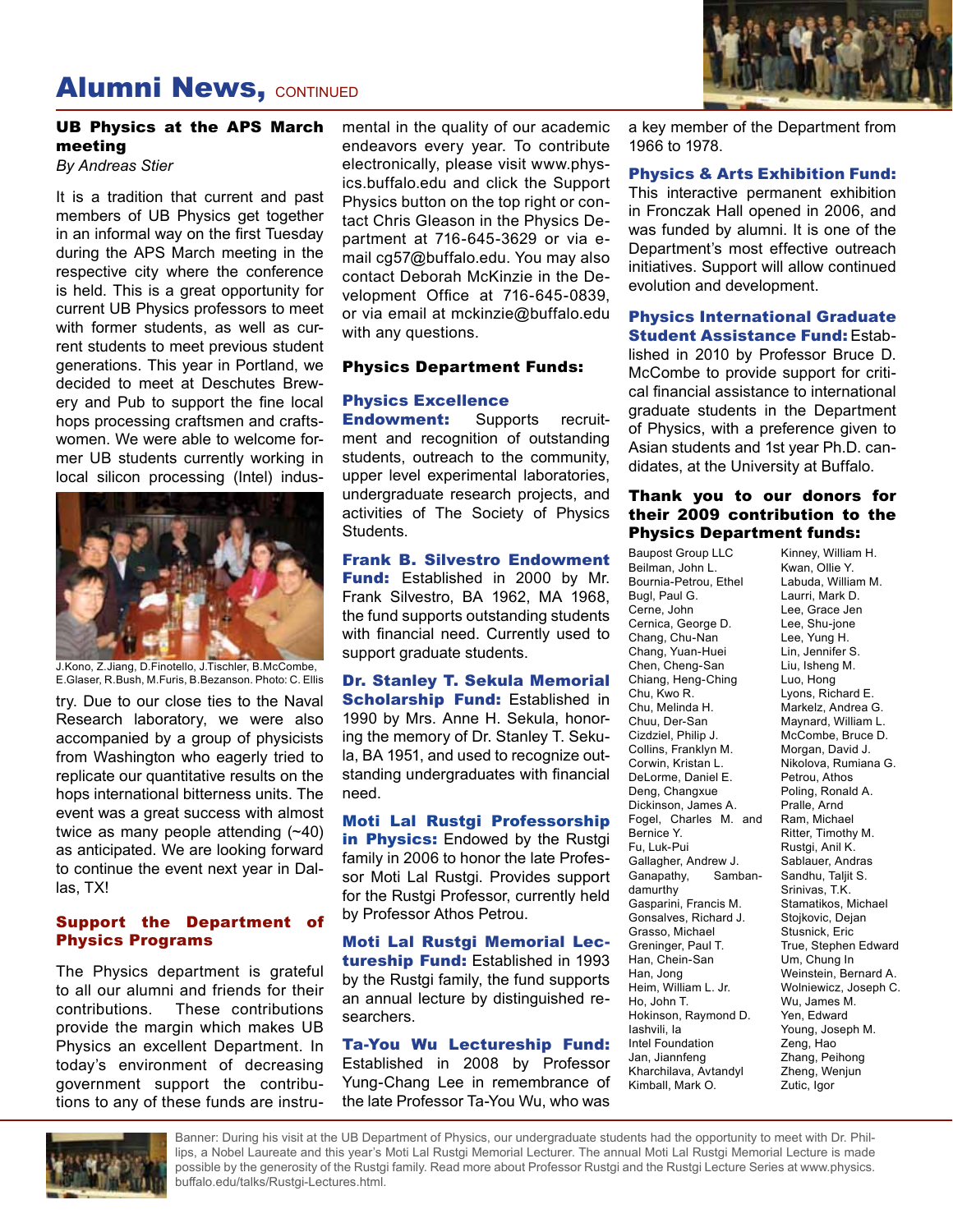# Research News and Awards

**Interactions** Volume 3, Issue 1

#### The Electroweak Stars

*By Dr. Dejan Stojkovic*

My research focuses on fundamental, unanswered questions in physics, mostly on the interface of cosmology, gravity and particle physics. Together with my postdoc De Chang Dai, and our colleagues Arthur Lue from MIT and Glenn Starkman from Case Western Reserve University, we proposed the existence of the new class of stars that we named "the electroweak stars" [a research paper entitled "Electroweak stars: how nature may capitalize on the standard model's ultimate fuel' was submitted to PRL].

Stellar evolution from a protostar to neutron star is of one of the best studied subjects in modern astrophysics. Yet there is still a lot to learn about the extreme conditions where fundamental particle physics meets strong gravity regime. After all of the thermonuclear fuel is spent, and after the supernova explosion, but before the remaining mass crosses its own Schwarzschild radius (and becomes a black hole),



the temperature of the central core of the star might become higher than the electroweak symmetry restoration temperature. The source of energy, which can at least temporarily balance gravity, are baryon number violating instanton processes which are basically unsuppressed at temperatures above the electroweak scale. We constructed a

solution to the Oppenheimer-Volkoff equation which describes such a star. The energy release rate is enormous at the core, but gravitational redshift and enhanced neutrino interaction cross section at these densities make the energy release rate moderate at the sur-



face of the star. The lifetime of this new quasi-equilibrium can be more than ten million years, which is long enough to represent a new stage in the evolution of a star.

While we found the numerical solution of Einstein's equations that describes these "electroweak stars", it still remains that astrophysical observations confirm their existence.

You can read more about the electroweak stars here:

http://www.astronomy.com/asy/default. aspx?c=a&id=8895

http://physicsworld.com/cws/article/ news/41269

http://www.technologyreview.com/blog/arxiv/24505/

http://en.wikipedia.org/wiki/Electroweak\_star

http:www.foxnews.com/scitech/2010/01/22/ science-adds-new-class-stars-electroweak/

http://today.msnbc.msn.com/id/35019773/ns/ technology\_and\_science-space/

Electronic Structure of Ferromagnetic Semiconductor Ga1 xMnxAs Probed by Subgap Magneto-optical Spectroscopy," G.

#### Acbas, M.H. Kim, M. Cukr, V. Novak, M.A. Scarpulla, O.D. Dubon, T. Jungwirth, J. Sinova, and J. Cerne, Phys. Rev. Lett. 103, 137201 (2009).

Diluted magnetic semiconductors such as Ga<sub>1-x</sub>Mn<sub>x</sub>As (GMA) are highly interesting both from a basic research perspective (e.g., carrier mediated magnetism and a Hall response in the absence of a magnetic field/Lorentz force) as well from a technological point of view (e.g., electric field control of magnetism, spintronics). Infrared longitudinal conductivity  $s_{xx}$  measurements probing the valence band of GMA directly (e.g., Burch PRL 2006) and higher energy interband Faraday/Kerr measurements (e.g., Ando PRL 2008), provided exciting but conflicting results. As a result there have been two competing models used to explain the magnetic and optical properties of GMA. One model suggests that the carriers responsible for transport and magnetism move in a Mn impurity band inside the band gap while the other model assumes that GMA behaves more conventionally, with holelike carriers moving in the GaAs valence band. Distinguishing between these two pictures is of critical importance in understanding GMA and has motivated our new measurements.

Infrared (IR)  $s_{xx}$  measurements probe currents generated along the radiation's excitation electric field and are sensitive to the sum of the sample's response to left and right circularly polarized light (absorption). On the other hand, infrared Hall conductivity  $s_{xy}$  measurements probe currents that are generated perpendicular to the radiation's electric field and therefore are sensitive to the difference in the sample's response to left and right circularly polarized light. This allows infrared  $s_{xy}$  measurements to resolve chiral asymmetries such as those produced by spin-splitting of electronic levels. We obtain  $s_{xy}$  by measuring the polarization change (rotation and ellip-



Banner: Dr. Dejan Stojkovic recently published a book entitled "Massive Neutrinos and Topology of the Standard Model: Cosmic Strings, Domain Walls and Index Theorems", VDM Verlag (Germany), 2009. This book is available through Amazon (www.amazon.de) and Books on Demand (www.bod.com).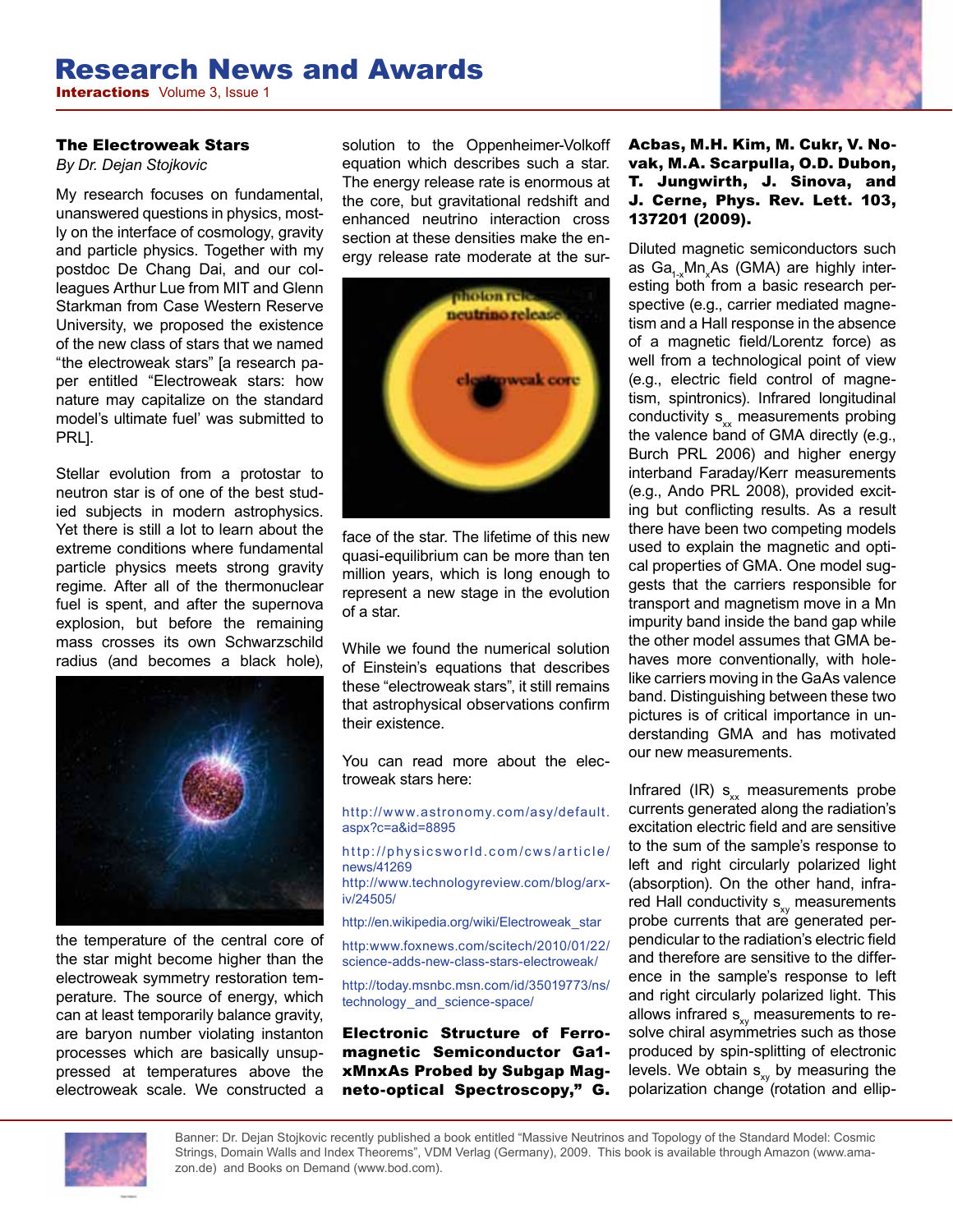

## **Research News and Awards, CONTINUED**

polarization change (rotation and ellipticity) of transmitted (Faraday angle,  $q_{c}$ ) and reflected (Kerr angle,  $q_{c}$ ) light, as functions of magnetic field, frequency, and temperature for a range of



Fig.1: a)  $s_1(E)$  for several GMA films adapted from Burch et al., PRL 2006, b) Faraday rotation Re(qF(E)) (top) and ellipticity Im(qF(E)) (bottom) for similar films, and c) calculated values of Re(qF(E)) and Im(qF(E)) for 50nm thick films.

samples with varying Mn concentration (x) and carrier concentration (p). These measurements were pioneered in the Cerne lab at UB by Gheorghe Acbas, who is now a post-doc in J. Levy's group at the University of Pittsburgh.

By probing the valence band directly using IR  $s_{xy}$  measurements, we are able to look at the electronic structure of the valence band in greater detail and find that the valence band model can explain the IR Hall response (see Fig. 1c). Unlike IR  $s_{xx}$  measurements (see Fig. 1a) that show a single broad (~1eV) feature in  $Re(s_{xx})$  (also called  $s<sub>1</sub>$ ), we observe relatively sharp features and sign changes in  $s_{xy}$ , which is closely related to  $q_F$  and  $q_K$ , as predicted by the theory (see Figs. 1b and c). Note that  $s_{xx}$  and  $s_{xy}$  are complementary quantities and the features in  $s_{xy}$  often cannot be seen in  $s_{xx}$ . Furthermore, unlike higher energy Faraday and Kerr measurements, we directly probe the valence band, avoiding complications from the conduction band.

#### Research Awards

*By Dr. Sambandamurthy Ganapathy*

Research activities at the department are growing significantly with several of the faculty obtaining new grants for their research from federal funding agencies in the recent months. We report here the latest awards and a short description of the planned research activities.

Dr. P. Zhang and Dr. W. Zheng have recently received the prestigious CA-REER grant from the National Science Foundation. Dr. P. Zhang's project is titled "CAREER: Excited States Properties of Semiconductors and Nanostructures: Methodology Developments, Practical Applications, and Education." The goals of the proposed research, educational, and outreach projects are to develop a theoretical framework that enables accurate and efficient calculations of quasiparticle and optical properties of solids and to promote physics education. Dr. W. Zheng's project is titled, "CAREER: Multiscale Structural and Dynamic Modeling of Kinesin-Microtubule Motor System", which will support his research to elucidate how kinesin motor moves along microtubule tracks using computer modeling.

National Science Foundation's Major Research Instrumentation grant was recently awarded to Dr. A. Markelz (Physics), J. Cerne (Physics), K. Oh (EE) and E. H. Snell (Structural Biology) to develop two complimentary instruments: Spectral Terahertz Imaging Microscopy (STIM) and Dynamic Alignment Terahertz Spectroscopy (DATS). This pair of instruments is essential to address a fundamental question: what is the role of collective motions in protein function? Answering this question has an immediate impact on biological physics, and bioengineering.

Dr. P. Zhang recently received a grant from the Department of Energy, Office of Basic Energy Science for a collaborative project entitled "Defect Modeling Beyond Density Functional Theory". Under the support from this grant, the team will develop new theory and methodology for modeling defect properties in solids beyond the traditional density functional theory.

Dr. I. Zutic has received a three-year grant from the US Office of Naval Research for the project Bipolar Spintronics. This is the continuation of his earlier ONR grant which has the goal of exploring potential spin-based applications in solid state systems where both electrons and holes are simultaneously present. He has also received (as a Co-PI) a three-year grant from the Air Force Office of Scientific Research for the project on Controlling Magnetic and Optical Response for Spin-Based Information Transfer, a collaboration with the University of Rochester. The goal of this proposal is to study the feasibility of reconfigurable spin logic and interconnects by elucidating spindependent and magnetic properties of semiconductor nanostructures.

Professors Hong Luo, Athos Petrou and Joseph Gardella, Jr (Chemistry) recently received an NSF/DMR grant for three years, starting this summer. The title of the project is "Study of Diffusion of Magnetic Ions in Semiconductor Heterostructures and Its Effects on Spin Injection".

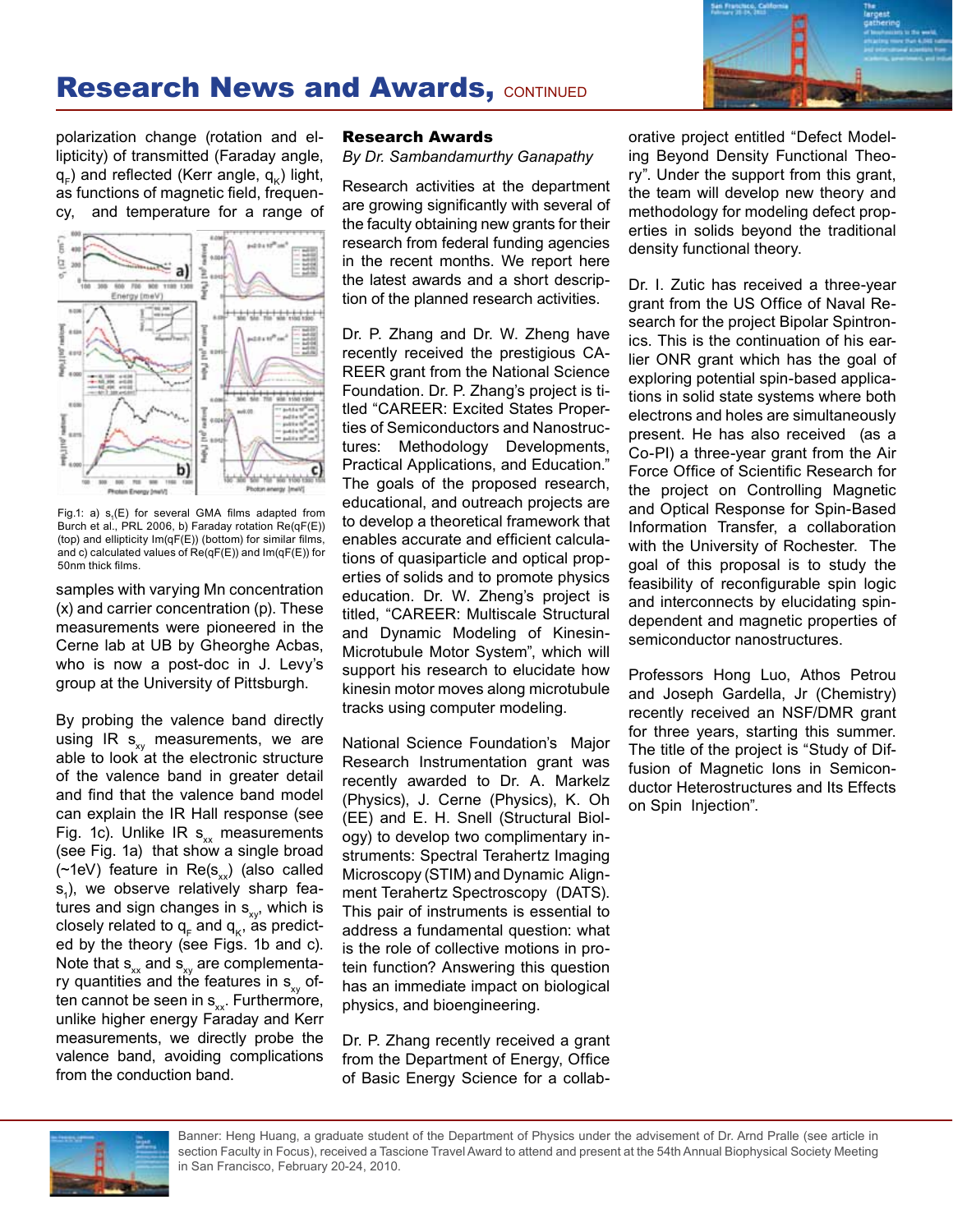

Society of Physics Students robot fights (and dies) valiantly *By Dr. John Cerne*



Undergraduates Daniel Ferris, Jared Parks and Grady Gambrel (left to right) with the SPS robot before the competition.

Months of ingenious design and hard work ended in a flash of steel slamming into the aluminum body of our SPS battle robot. Our SPS robot, piloted by Jared Parks and assisted by Daniel Ferris, faced the IEEE2 robot in the first round of the UB Engineering Week Bot Wars competition in the Student Union on February 19, 2010. The IEEE2 robot had some technical problems in getting started and our team was offered a win by default, but being good sports they decided to give the IEEE2 team more time to fix their robot.

The IEEE2 robot consisted of a low disk-shaped body spinning a large sharpened lawn mower blade at 1500 rpm using a 2000W electric motor! The SPS robot, named Schroedinger's Box by the team, swung two chains at the ends of a lawnmower blade at a similar rate. In fact, although the SPS robot was within the competition specifications, the judges asked the SPS team to remove the three pound steel blocks that were originally attached to the ends of the chains, fearing that we would damage the plexiglass enclosure in which the robots battle! Losing the bludgeoning effect of these blocks

and the low height of the IEEE2 robot severely handicapped the SPS robot's punch. When the match resumed, the IEEE2 robot was able to go under the spinning chains of our robot and struck a corner of our robot with its blindingly fast lawnmower blade. At least our robot's death was quick, as the impact broke the rotator motor gear box, knocked off one of the drive wheels, and ejected one of the batteries.

Although the match result was disappointing, the SPS team has many reasons to be proud or their work. This year they tried a totally new weapon design, and the deadly swinging blocks raised many eyebrows of the competitors as well as the judges, who feared for the survival of the arena, not just of other robots. The robot also used a new chassis, made from a discarded microbalance control box. Jared and Daniel led the design and building efforts. The lawnmower blade was powered by a motor taken from a cordless circular saw. Unlike past years, when the SPS robot suffered from electronic reliability problems, this year's robot was very robust, with the drive train and lawnmower blade motor responding perfectly to radio-controlled commands. Much was learned in the design, building, testing, and destruction of our robot and we look forward to using these lessons to build an even better robot next year!

## Events Calendar

#### **March 27, 2010** Physics Open House

**April 7, 2010,** 7 pm Science & Art Cabaret 'Invisible Worlds' in the Ninth Ward @ Babeville

**April 22, 2010,** 5 pm, Fronczak Hall Physics & Arts Exhibit opening reception

**April 23, 2010,** 5 pm, 225 NSC Sixteenth annual Moti Lal Rustgi Me-

morial Lecture given by Dr. William D. Phillips on Time, Einstein and the coolest stuff in the universe.

#### **June 26, 2010**

The Ride for Roswell, join the Physics Department team Ubphysics to raise money for the Roswell Park Cancer Institute. See www.physics.buffalo.edu for information about how to participate and donate

#### **August 2-20, 2010**

Physics and Arts Summer Institute for high-school students (PASI 2010), see www.physics.buffalo.edu/pasi for more information

#### **August 18, 2010,** 8 pm

Science & Art Cabaret No.2.5 on the roof of the Buffalo Museum of Science

**August 28, 2010** Retirement party honoring Dr. Y. C. Lee

**October 9, 2010** Retirement party honoring Dr. S. Fujita

**October 2010** Physics Open House



Banner: The Physics Department is involved in a wide variety of outreach activities. Shown here are area high school students on Science Exploration Day, attending Dr. Dejan Stojkovic's presentation. Science Exploration Day, held on March 10, 2010 is an opportunity for high school students from the greater Buffalo area to learn from educational presentations and interact with researchers and scientists. Dr. Stojkovic was also invited to present at the Exploration and Development of Space Northwest Conference (SEDS) at UB on March 20th, 2010, a completely student run conference. PHOTO: C. Gleason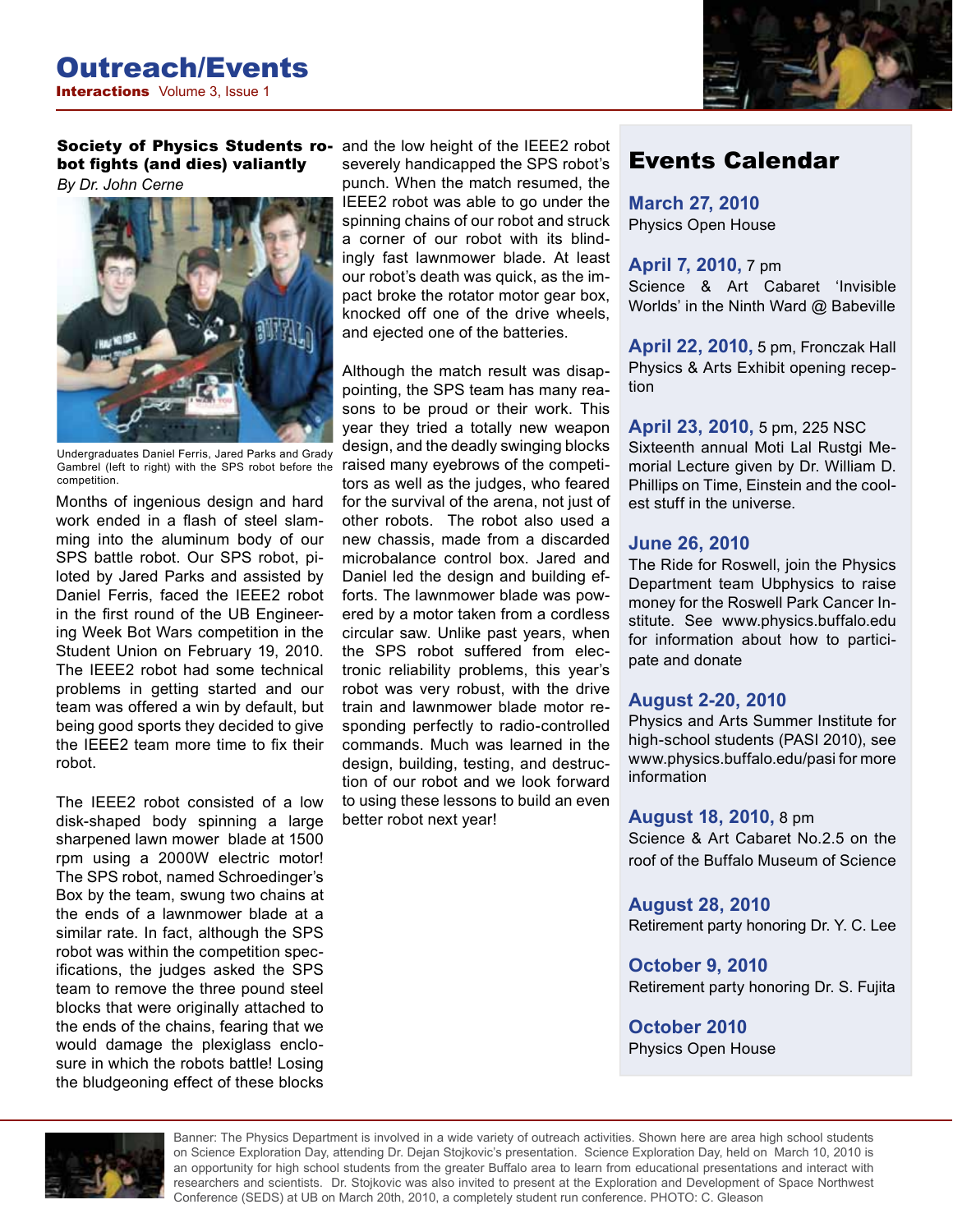

Physics & Arts Opening *By Dr. Doreen Wackeroth*



Left to right: President John Simpson, Dean Bruce McCombe, Prof. Frank Gasparini and Prof. Doreen Wackeroth enjoying the new installations at the opening reception. PHOTO: Y.Baur

On April 22, we celebrated the new installations of the Physics & Arts Exhibition in Fronczak Hall, which includes a series of unique sculptures and artistic graphics (presented in this and past newsletters) created by Gary Nickard, Reinhard Reitzenstein and Patty Wallace. The realization of these new exhibits was made possible by the Robert and Carol Morris Fund for Artistic Expression and Performing Arts and by the continued support of our alumni and friends. The first part of the exhibit opened in 2006 and since then has become an integral part of the Department and an effective outreach tool.



Prof. Gary Nickard (right) and Senior Associate Dean Charles Stinger (left), who officially opened the exhibit by bringing the Music of the Spheres to life. PHOTO: Y. Baur

Such a long-term commitment is not possible without the enthusiasm and inspiration of the artists and physicists involved and the continued support of the entire physics department, the UB administration and the CAS Instrument machine shop staff. Special thanks go to Kevin Cullinan, Tom Gruenauer, Renee Ruffino (Creative Art Director, Visual Studies) and Chris Gleason, for helping making this event a success. The exhibit is open to the public and guided tours can be arranged by contacting Chris Gleason, cg57@buffalo. edu.

#### "Condensed Matter Physics"

*By Dr. Y. C. Lee* cont. from pg 5

Based on the pairing interaction mediated by the quasi-one dimensional plasmons as well as the multiple branches of the so-called slender acoustic plasmons (SAP) a possible mechanism of superconductivity in slender electronic systems is proposed. Numerical results on Tc in various samples are presented, showing values in the 150- 200 K range. The ratio 2∆<sub>0</sub>/Tc differs generally from the BCS value due to the temperature dependence of mode damping. The associated coherence length is shown to be considerably smaller than the transverse dimension of the wires. This work is later extended to quasi-one-dimensional multi-wire structures, showing Tc in the 200-K range. This is enhanced over the critical temperature of the single-wire system. This fact stems from the in-phase Coulomb wire-wire coupling. The numerical values are based on wires of cross section 200Åx 100Å. These predictions were first made prior to 1987.

After the discovery of the new crop of high-Tc superconductors in 1987 there have been occasional rumors that some samples of thin wires had been found to exhibit superconductivity with surprisingly high critical temperatures. Although these rumors were communicated to us from reputable laboratories in Texas, none of them have appeared in print.

(3) As the last topic in this article, I

would like to discuss indistinguishability and Bose-Einstein Condensation (BEC). The concept of indistinguishability is the key element in quantum statistics. But, are particles really either indistinguishable or distinguishable? Most works begin with the premise that all particles, for example, in a quantum gas, are indistinguishable. Can we tune the degree of distinguishability in some controlled, continuous manner and see how it affects the behavior of the quantum gas, such as BEC? We have found a complex parameter connected with the spin orientations of the bosons with a definite phase that does just that. As it deviates from zero, a gas mixture of originally indistinguishable bosons would divide into several distinct species that would undergo BEC at its own critical temperature individually, at different stages. Each species is in a new and different quantum state whose spin structure adapts itself to the prevailing densities of the gas in the mixture. We emphasize that the tuning parameter is not connected to the degree of spatial overlap of the bosons in the gas and is hence not closely related to the density of the particles. It is also interesting to find a parallel of our special quantum-statistical correlation with the well-known quantum entanglement between particles in quantum mechanics.

### "Edward Kintzel"

*By Dr. Hong Luo* cont. from pg 5

projects for the SNS. He is the proud owner of a Large Chamber Scanning Electron Microscope (LC-SEM, shown in the photo), one of ten in the world, donated by the Department of Energy. More importantly, he became a proud papa of a son born on July 1, 2009. Ed visited us many times at various stages of his career. We are very proud of his accomplishments since he left here, starting with the boy, of course!



Banner: A second Science and Art Cabaret, founded and organized by Prof. Will Kinney and sponsored by the University at Buffalo and Hallwalls Contemporary Arts Center, took place on April 7th in the Ninth Ward in Babeville's Asbury Hall. A panel of UB physicists, artists, and a representative from the Buffalo Museum of Science gave their perspective on "Invisible Worlds", supported by David Gutierrez performing on Theremin. Watch for the announcement of the third Science and Cabaret in Summer 2010. More information can be found at www.physics.buffalo.edu/outreach/cabaret.html. PHOTO: A. Pralle (left to right: D. Borzynksi, G. Nickard, D. Wackeroth, W. Kinney)